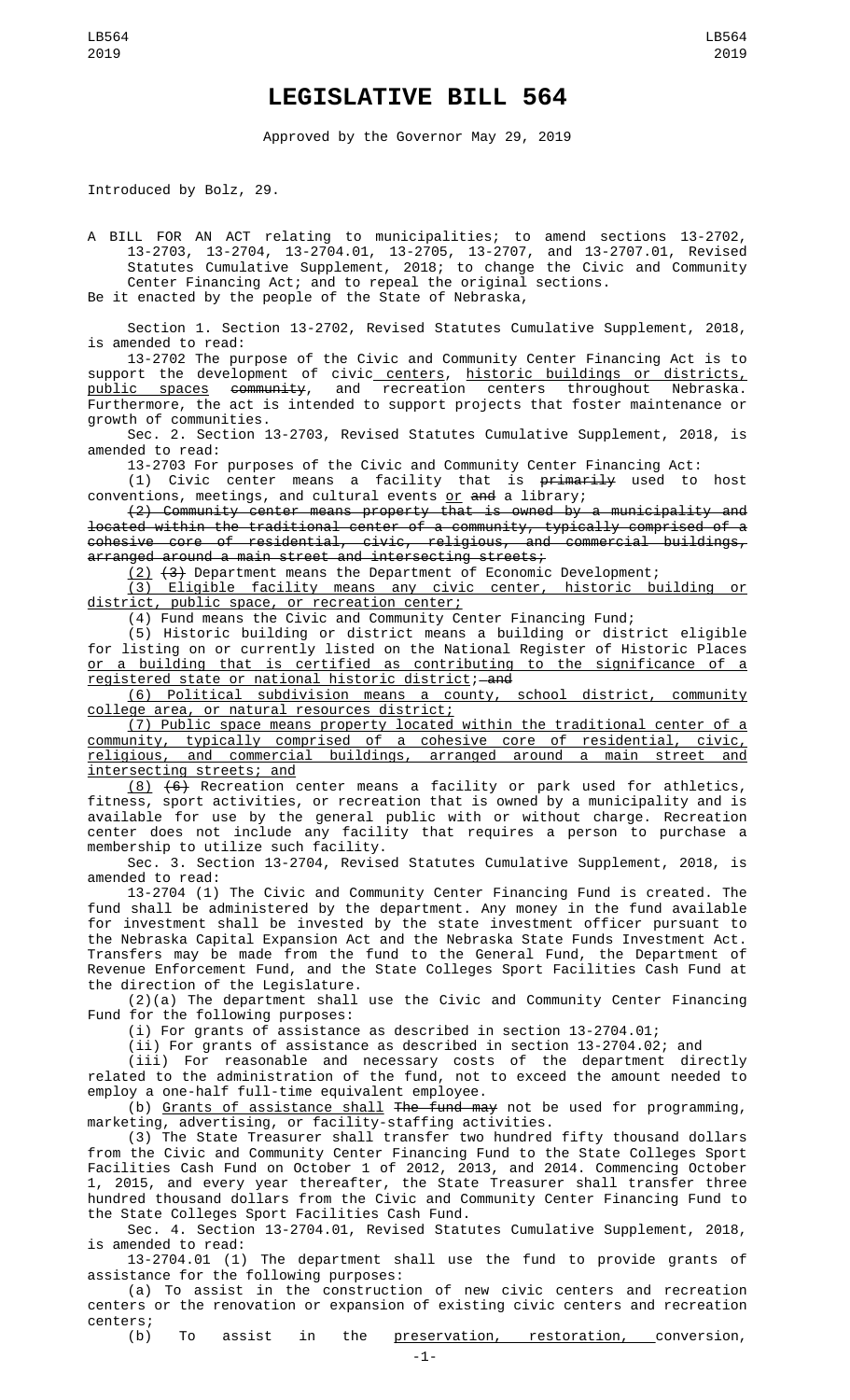rehabilitation, or reuse of historic buildings or districts; or

(c) To assist in the preservation and restoration of historic buildings owned by a nonprofit organization if a contractual relationship is created between a municipality and the nonprofit organization; or

(c) (d) To assist in the construction or upgrade of public spaces community centers, including the demolition of substandard and abandoned buildings.

(2) Applications for grants of assistance pursuant to this section shall be evaluated by the department pursuant to section 13-2707.

Sec. 5. Section 13-2705, Revised Statutes Cumulative Supplement, 2018, is amended to read:

13-2705 The department may conditionally approve grants of assistance from the fund to eligible and competitive applicants subject to within the following limits and requirements:

(1) Except as provided in subdivision (2) of this section, a grant request shall be in an amount meeting the following requirements:

(a) For a grant of assistance under section 13-2704.01, at least fifteen thousand dollars but no more than:

(i) For a city of the primary class, two million two hundred fifty thousand dollars;

(ii) For a city with a population of <u>at least</u> <del>more than</del> forty thousand <u>inhabitants </u>but <u>fewer</u> <del>less</del> than one hundred thousand inhabitants as determined by the most recent federal decennial census or the most recent revised certified count by the United States Bureau of the Census, one million one hundred twenty-five thousand dollars;

(iii) For a city with a population of <u>at least</u> <del>more than</del> twenty thousand <u>inhabitants </u>but <u>fewer</u> <del>less</del> than forty thousand inhabitants as determined by the most recent federal decennial census or the most recent revised certified count by the United States Bureau of the Census, seven hundred fifty thousand dollars;

 $(iv)$  For a city with a population of  $at$  least more than ten thousand <u>inhabitants </u>but <u>fewer</u> <del>less</del> than twenty thousand inhabitants as determined by the most recent federal decennial census or the most recent revised certified count by the United States Bureau of the Census, six hundred thousand dollars; and

(v) For a municipality with a population of fewer less than ten thousand inhabitants as determined by the most recent federal decennial census or the most recent revised certified count by the United States Bureau of the Census, three hundred seventy-five thousand dollars; and

(b) For a grant of assistance under section 13-2704.02, at least three thousand dollars but no more than fifteen thousand dollars;

(2) Upon the balance of the fund reaching three million seven hundred fifty thousand dollars, and until the balance of the fund falls below one million five hundred thousand dollars, a grant request shall be in an amount meeting the following requirements:

(a) For a grant of assistance under section 13-2704.01, at least fifteen thousand dollars but no more than:

(i) For a city of the primary class, three million three hundred seventyfive thousand dollars;

(ii) For a city with a population of <u>at least</u> <del>more than</del> forty thousand <u>inhabitants but fewer</u> <del>less</del> than one hundred thousand inhabitants as determined by the most recent federal decennial census or the most recent revised certified count by the United States Bureau of the Census, one million six hundred eighty-seven thousand dollars;

(iii) For a city with a population of <u>at least</u> <del>more than</del> twenty thousand <u>inhabitants </u>but <u>fewer</u> <del>less</del> than forty thousand inhabitants as determined by the most recent federal decennial census or the most recent revised certified count by the United States Bureau of the Census, one million one hundred twenty-five thousand dollars;

(iv) For a city with a population of <u>at least</u> <del>more than</del> ten thousand <u>inhabitants </u>but <u>fewer</u> <del>less</del> than twenty thousand inhabitants as determined by the most recent federal decennial census or the most recent revised certified count by the United States Bureau of the Census, nine hundred thousand dollars; and

(v) For a municipality with a population of <u>fewer</u> <del>less</del> than ten thousand inhabitants as determined by the most recent federal decennial census or the most recent revised certified count by the United States Bureau of the Census, five hundred sixty-two thousand dollars; and

(b) For a grant of assistance under section 13-2704.02, at least three thousand dollars but no more than fifteen thousand dollars;

(3) Assistance from the fund shall not amount to more than fifty percent of the cost of the project for which a grant is requested;

(4) A municipality shall not be awarded more than one grant of assistance under section 13-2704.01 and one grant of assistance under section 13-2704.02 in any two-year period;—<del>and</del>

(5) Any eligible facility for which a grant of assistance under section 13-2704.01 is made shall not be sold for at least five years following the award of such grant of assistance; and A municipality shall not sell any civic, community, or recreation center that received grant funds for at least five years under the Civic and Community Center Financing Act.

(6) Upon receipt of any application for a grant of assistance to assist in the preservation, restoration, conversion, rehabilitation, or reuse of a historic building or district, the department shall notify the State Historic